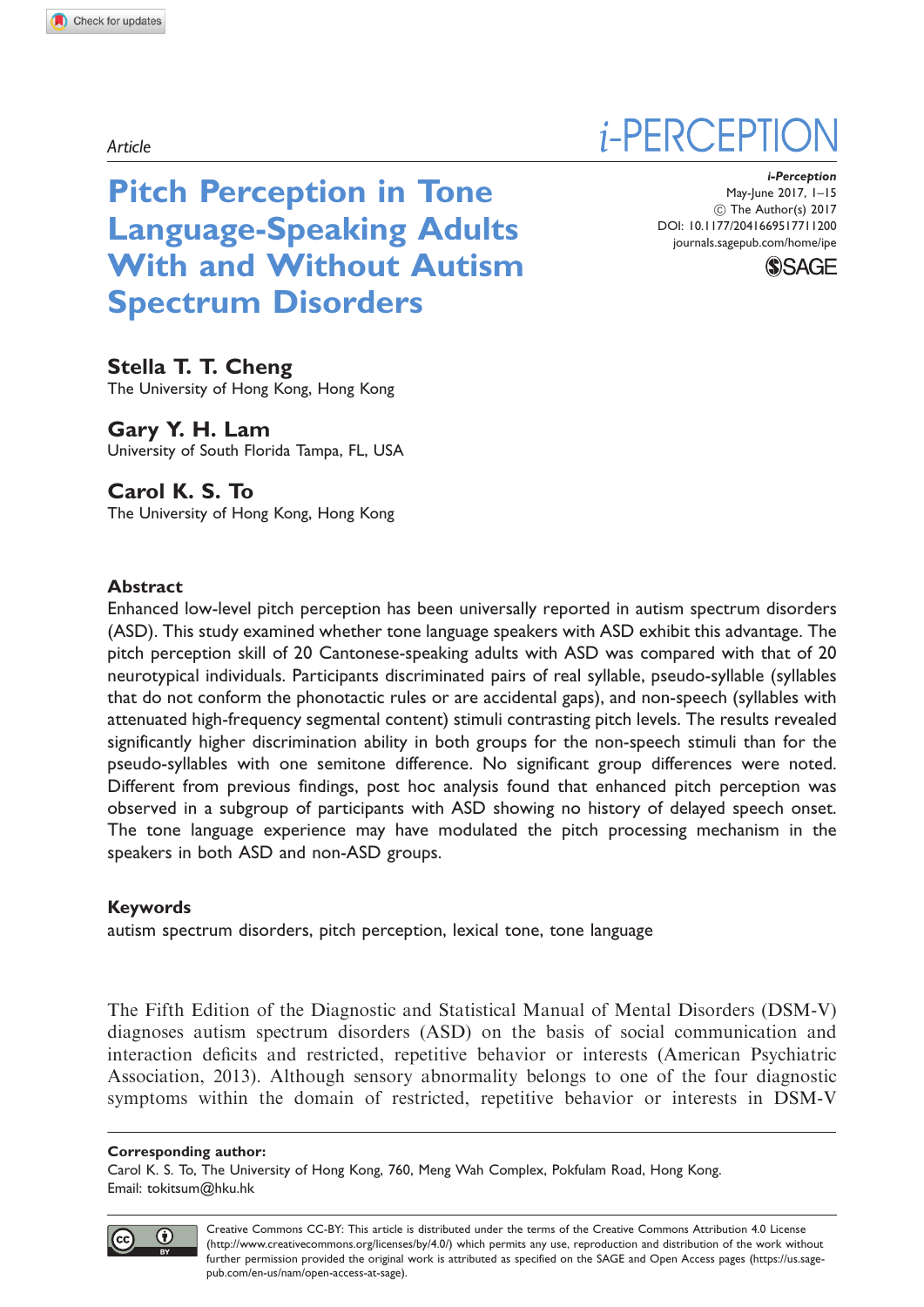(American Psychiatric Association, 2013), it is not a core diagnostic criterion for defining ASD. Leekam, Nieto, Libby, Wing, and Gould (2007) highlight the pervasiveness of sensory issues in children with ASD in various modalities, including sight, audition, olfaction, taste, and touch. Idiosyncratic sensory responses can be hyposensitive or hypersensitive, and many individuals with ASD show both response types within the same modality (Kern et al., 2006). In terms of auditory hyposensitivity, children with ASD may show no reaction to speech even though they have a normal hearing threshold (Grandin  $\&$ Scariano, 1986). At the same time, they may exhibit auditory hypersensitivity to certain acoustic signals that manifest as distress.

Atypical auditory processing ability in ASD has been widely investigated. Two recent systematic reviews discussed in detail the behavioral, electrophysiological, and neuroanatomical evidence on atypical auditory processing in ASD compiled to date (Haesen, Boets, & Wagemans, 2011; O'Connor, 2012). For example, prior studies have reported atypical perception of pitch and loudness, orientation to auditory stimuli, prosody comprehension, and processing of auditory signals in noise in those with ASD (see O'Connor, 2012 for a review). Meanwhile, with respect to pitch perception in particular, reports of enhanced pitch discrimination ability in musically naïve children with ASD are not uncommon (e.g., Bonnel et al., 2003; Heaton, 2003, 2005; Heaton, Hudry, Ludlow, & Hill, 2008; Miller, 1989). For example, Bonnel et al. (2003) reported that children and adolescents with ASD generally outperformed their typically developing peers at discriminating and characterizing simple tones based on pitch. Similarly, Heaton, Davis, and Happé (2008) reported a case of an adult with ASD who demonstrated exceptional absolute pitch, which refers to the ability to identify the correct musical pitch (pitch classes or tone chromas) of isolated tones quickly with no external reference (Miyasaki, Makomaska, & Rakowski, 2012).

Järvinen-Pasley and Heaton (2007) directly tested whether enhanced auditory processing in ASD is domain-general or domain-specific. That is, whether children with ASD demonstrate similar sensitivity to pitch in both non-speech and speech stimuli or if they show disproportionately higher sensitivity to the former. They compared the pitch sequence discrimination ability of children with and without ASD, with speech and music pitch sequences used as the stimuli. The ASD group demonstrated similar performance across the three conditions, whereas the control group showed varying performance, with the speech-music condition the most challenging, followed by the speech-speech condition. The authors explained that the pitch information in the speech sequences may be relatively more salient to the ASD group than to the control group. It may also be the case that the control group was more influenced by the linguistic content in the speech sequences, whereas the ASD group was more capable of focusing on the pitch variation alone. The ASD group's similar performance in both the music and speech conditions therefore led Järvinen-Pasley and Heaton (2007) to conclude that the enhanced auditory processing seen in ASD is domain-general.

The superior performance of individuals with ASD is often explained with reference to enhanced perceptual functioning (EPF) theory (Mottron & Burack, 2001; Mottron, Dawson, Soulières, Hubert,  $\&$  Burack, 2006) and weak central coherence (WCC) theory (Happé  $\&$ Frith, 2006). According to updated EPF theory (Mottron et al., 2006), perception in ASD is locally biased, rendering the individuals readier to engage in single dimensional processing such as pitch discrimination in the auditory modality or pattern recognition in the visual modality (Bertone, Mottron, Jelenic, & Faubert, 2005). As a result, ASD individuals exhibit an enhanced ability to process detailed information at the local level. In the EPF model, perception at the global level can be either intact or impaired. A stronger view of the atypical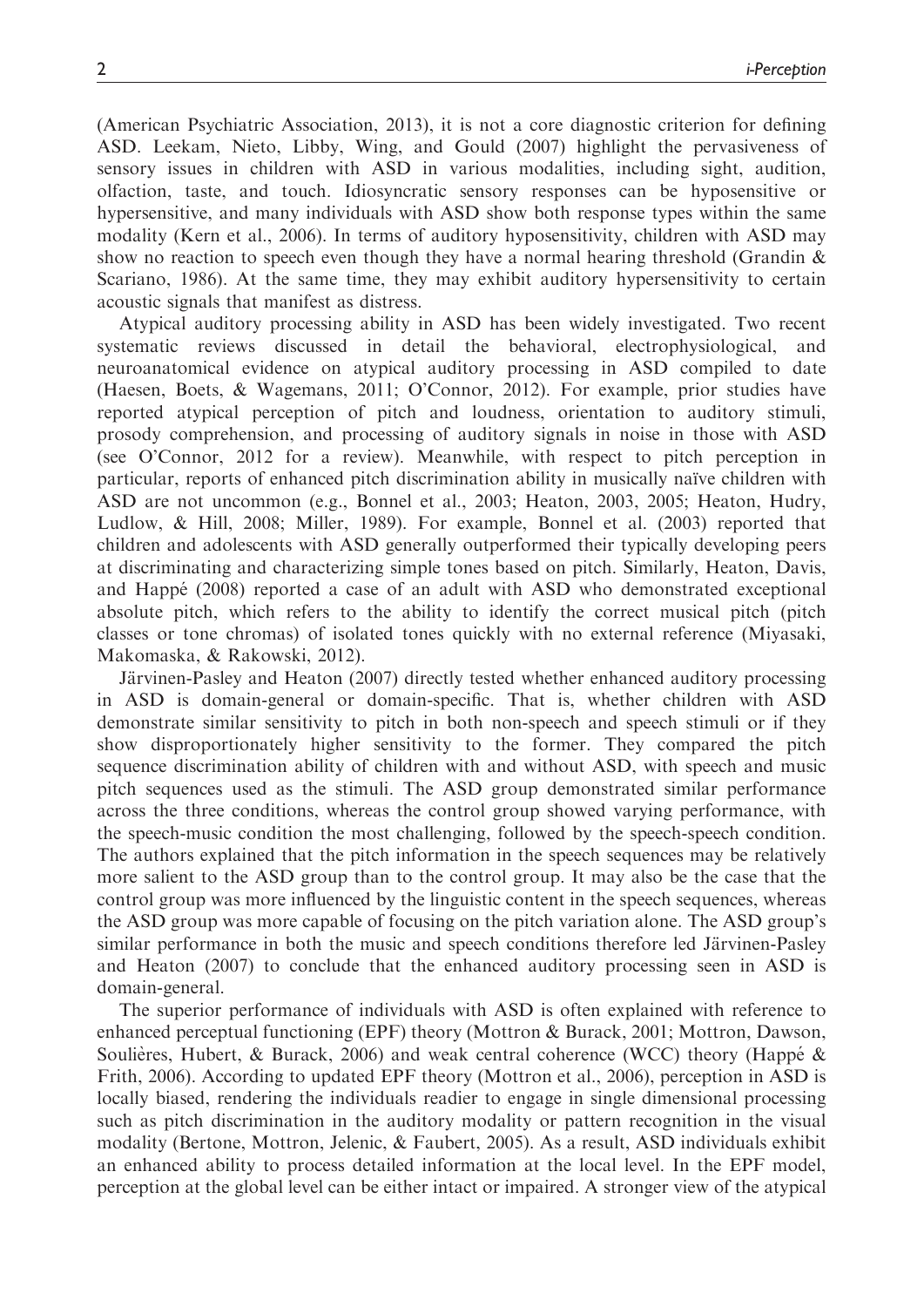auditory perception observed in ASD is described by WCC theory, which highlights the difficulties at the global level that leads to the failure of the individuals with ASD to integrate information from various sources into a coherent whole because of their local bias (Happé  $\&$  Frith, 2006). Järvinen-Pasley and Heaton (2007) explained the perceptual advantage of their ASD participants with reference to both theories. Those participants focused on pitch discrimination, as instructed, and ignored other aspects of the input, including verbal-semantic information. Thus, their pitch discrimination performance was unaffected by the semantic content, unlike the neurotypical (NT) controls.

Scholars have also highlighted the contribution of stimulus complexity during perception in ASD. Stimuli of different degrees of complexity require different levels of neuro-integrative processing and lead to varying performance in auditory processing in ASD (Bonnel et al., 2010; Samson, Mottron, Jemel, Belin, & Ciocca, 2006). Evidence of such differential neurointegrating processing was initially put forward to describe visual perception performance in ASD (Bertone et al., 2005). In that original study, individuals with ASD demonstrated better control in identifying the orientation of first-order static visual stimuli than in tasks requiring second-order static visual stimuli, as the latter required more extensive neural circuitry. Samson et al. (2006) reanalyzed the behavioral and neurological data in the literature on auditory perception in ASD and concluded that individuals with these disorders exhibit a similar dissociation in the performance of auditory perception between simple and complex stimuli as in the visual modality. These researchers contended that the data support the neural complexity hypothesis, which posits that the perception of simple low-level stimuli is enhanced in ASD, whereas the perception of complex stimuli, which requires more neural resources, is impaired.

On the other hand, less robust findings or even reversed patterns of the auditory discrimination performance in ASD are also observed in the literature. For example, Heaton, William, Gummins, and Happé (2008) pointed out that individuals with ASD showing exceptional pitch discrimination skills are the minority (around 9%). In addition, the superior pitch processing skills of the three individuals with ASD was not related to their intelligence level with two of them demonstrating normal IQ and one demonstrating significant impairment. Jones et al. (2009) also reported similar findings that enhanced frequency discrimination was only exhibited by a subgroup (20%) of the adolescents with ASD. Unlike Heaton, William et al. (2008), Jones et al. found that most of the individuals with superior pitch perception skill belonged to the high IQ group  $(IQ > 80)$  and a number of them had a history of delayed speech onset.

In a more recent study, Kargas, López, Reddy, and Morris (2015) explored the presence of the enhanced low-level auditory discrimination skills in ASD with a more stringent research design such that the individuals with ASD were matched for age, IQ, and absence of formal musical training with non-ASD controls. Unlike most previous findings, Kargas et al. reported a generally diminished, rather than enhanced, performance in frequency discrimination in the ASD group when compared with the controls. However, exceptionally enhanced frequency discrimination skill was still observed in the group but only restricted to a small number of individuals with ASD (around 9%). Interestingly, the number of individuals in the non-ASD group showing enhanced pitch perception was similar (around  $14\%$ ).

The stronger design of Kargas et al. (2015) provided a more complete picture regarding the observation of enhanced auditory perception in ASD after taking various potential contributing factors (e.g., functioning level, age of the individuals, and formal musical training) into account. In summary, enhanced pitch perception is observed in ASD but only happens in a subgroup of individuals rather than as a pervasive phenomenon across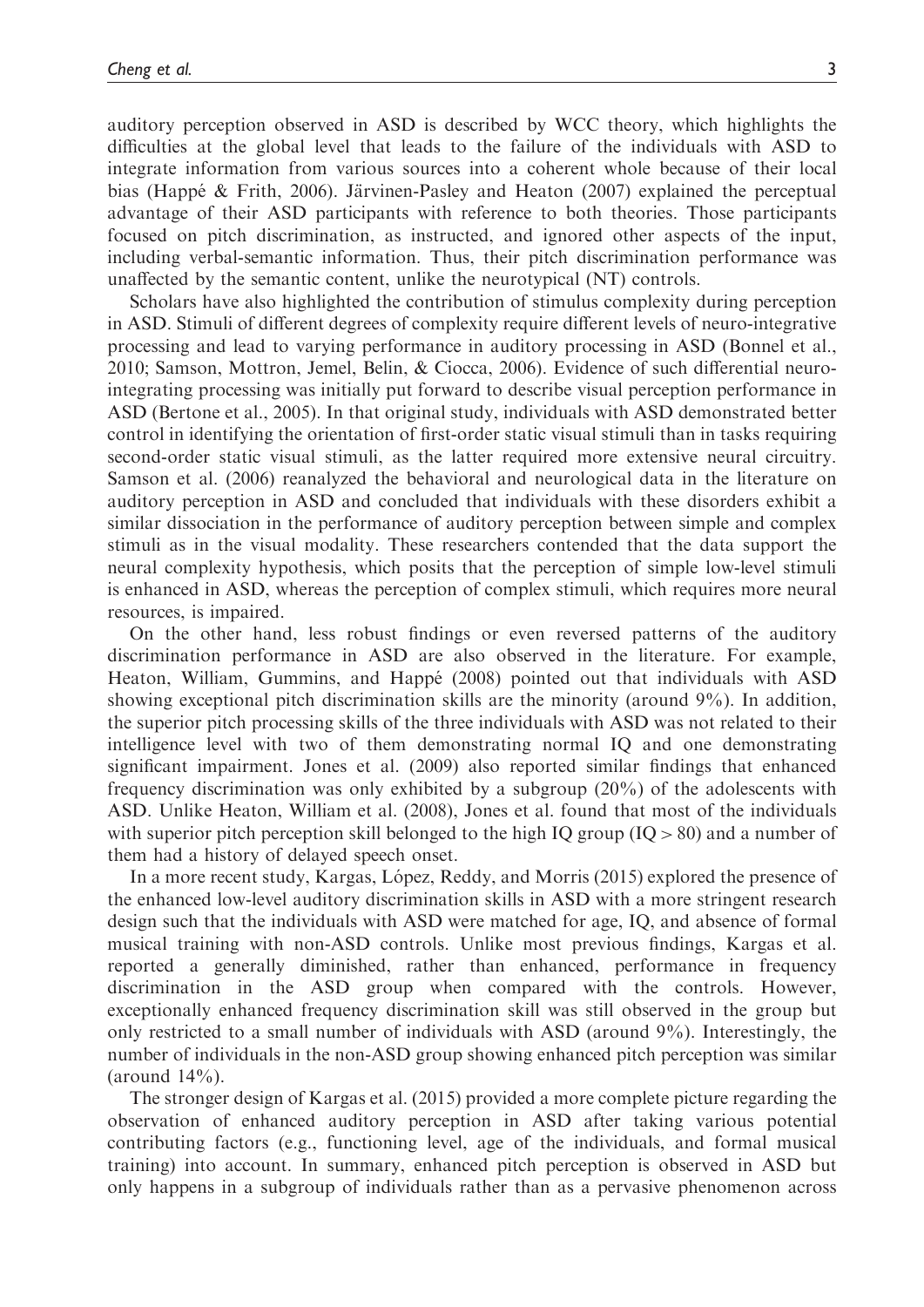the population. In addition, the perceptual advantage is generally limited to low-level pitch detection or non-speech stimuli.

### Definition of Low-Level Stimuli in Tone Languages

The distinction between low-level and complex auditory stimuli is relatively straightforward in non-tone languages, as pitch carries no linguistic information at the lexical level. However, that distinction is less clear-cut in tone languages, in which pitch variation within a syllable entails a change in lexical meaning. Cantonese is a typical example of tone languages and has six citation tones. Each syllable carries a lexical tone. For example, the Cantonese syllable /ji/ with a high-level (55) tone refers to "clothes," whereas with a mid-level (33) tone it means ''idea,'' and with a mid-low level tone (22) it means ''son.'' In addition to different tone levels, there are also three contour tones: high-rising (25; /ji25/ means ''chair''), low-rising (23; /ji23/ means "ear"), and low-falling  $(21; /j21/$  means "two"; Bauer & Benedict, 1997; see Figure 1). The tonal features of Cantonese provide unbiased and interesting grounds for exploring whether individuals with ASD who speak the language demonstrate auditory domainspecificity (Järvinen-Pasley & Heaton, 2007) and superior pitch perception at the local level, as predicted by EPF model.

The study reported herein addressed two research questions. First, how is pitch perception affected by the nature of auditory stimuli (i.e., real syllable, pseudo-syllable, and non-speech tones) in Cantonese-speaking adults with ASD? In other words, do Cantonese-speaking adults with ASD exhibit similar sensitivity to pitch in speech with meaning (real syllable), speech without meaning (pseudo-syllable), and non-speech stimuli? To find the answer, the performance of individuals with ASD was compared with that of a group of matched NT adults. Second, do the individuals with ASD exhibit a superior ability to detect subtle differences between pitch levels compared with their NT counterparts?

If the ASD group exhibited similar performance in response to real syllable, pseudosyllable, and non-speech stimuli, then that finding would provide support for the reduced domain-specificity noted in Järvinen-Pasley and Heaton (2007). Based on EPF theory (Mottron et al., 2006), it was also hypothesized that the ASD group would be more sensitive to detecting differences in the stimuli at a local level. The meaning in speech stimuli was found to have an adverse effect on pitch discrimination in those without ASD (Heaton, Hudry et al., 2008; Järvinen-Pasley & Heaton, 2007). Hence, it was anticipated that



Figure 1. Cantonese lexical tones.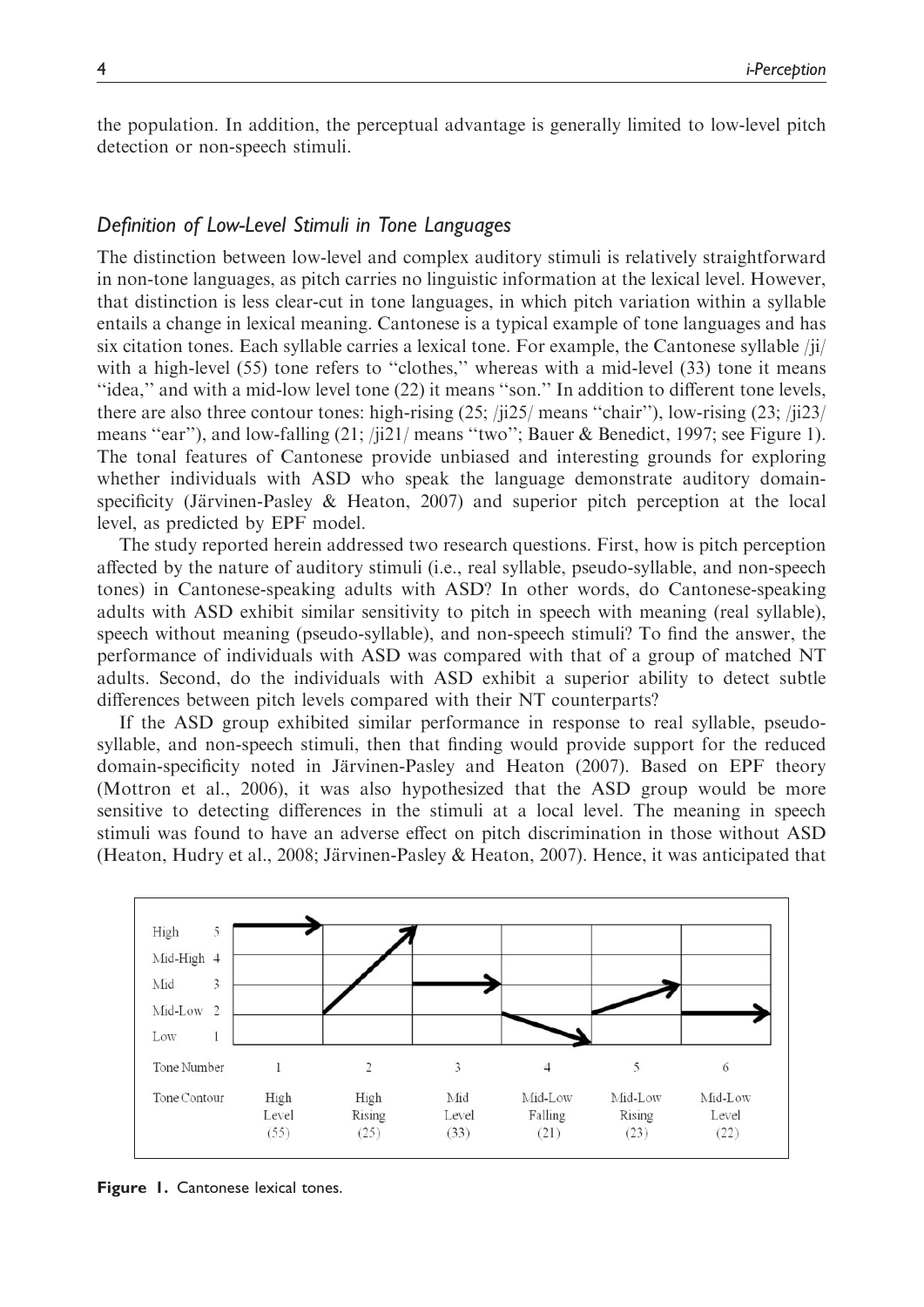the NT group in this study would perform significantly better in processing non-speech and pseudo-syllable stimuli than real syllable stimuli while the ASD group was unaffected by the nature of the stimuli.

# Method

## **Participants**

All participants were native Cantonese speakers who had received at least 9 years of compulsory education at mainstream schools in Hong Kong. Only those with no reported intellectual disabilities and with both normal hearing and normal visual acuity with or without correction were eligible for participation. The hearing ability of all participants was screened with a GSI 18 screening audiometer in a sound-proof booth at The University of Hong Kong. The passing criteria were set as at 25 dB HL at frequencies of 1000, 2000, and 4000 Hz in both ears (American Speech-Language-Hearing Association, 1997). Only those who passed the hearing screening were included.

ASD group. Participants in the ASD group were recruited from employment programs particularly designed for young adults who have been diagnosed with Asperger syndrome or high-functioning Autism. The employment programs were run by two local nongovernmental organizations in Hong Kong. The ASD diagnosis of the participants was made during their childhood by a clinical psychologist or a pediatrician. At that time in Hong Kong, clinicians mainly based their judgment on the clinical criteria stated in the Diagnostic and Statistical Manual of Mental Disorders, third edition (DSM-III; American Psychiatric Association, 1980) and/or International Classification of Diseases, 10th revision (ICD-10; World Health Organization, 1992). The current state of ASD was verified by the clinical judgment of the third author who is a speech-language pathologist with ASD expertise, and the Autism Diagnostic Observation Schedule (ADOS-2; Lord et al., 2012; Module 4) administered by research-reliable personnel. Twenty participants with ASD were recruited and passed the hearing screening. The mean age of the group was 25 years  $(SD = 3.22)$  ranging from 18 to 33 years old and 17 of them were males. Among the 20 participants, three participants scored at the range of ''autism spectrum'' and 17 participants at or above the thresholds of ''autism'' in the Module-4 of ADOS-2 (Lord et al., 2012). According to the parent reports, 3 participants in the ASD group produced the first words around their first birthday while 16 participants were reported to have a delayed onset of their first words ranging from 30 months to 4 years old (see Table 1). One participant failed to provide the information regarding his speech onset from his parents.

| ADOS classification       | Mean ADOS-2<br>(SD)      | Mean onset of<br>speech (SD)                 | Education |                        |                 |
|---------------------------|--------------------------|----------------------------------------------|-----------|------------------------|-----------------|
|                           |                          |                                              | Secondary | Vocational<br>training | <b>Tertiary</b> |
| Autism spectrum<br>Autism | 7.33(5.8)<br>12.41(1.97) | 1.83 years $(1.44)$<br>$3.11$ years $(0.53)$ | 0         |                        |                 |

Table 1. Participant Characteristics of the ASD Group.

ADOS = Autism Diagnostic Observation Schedule.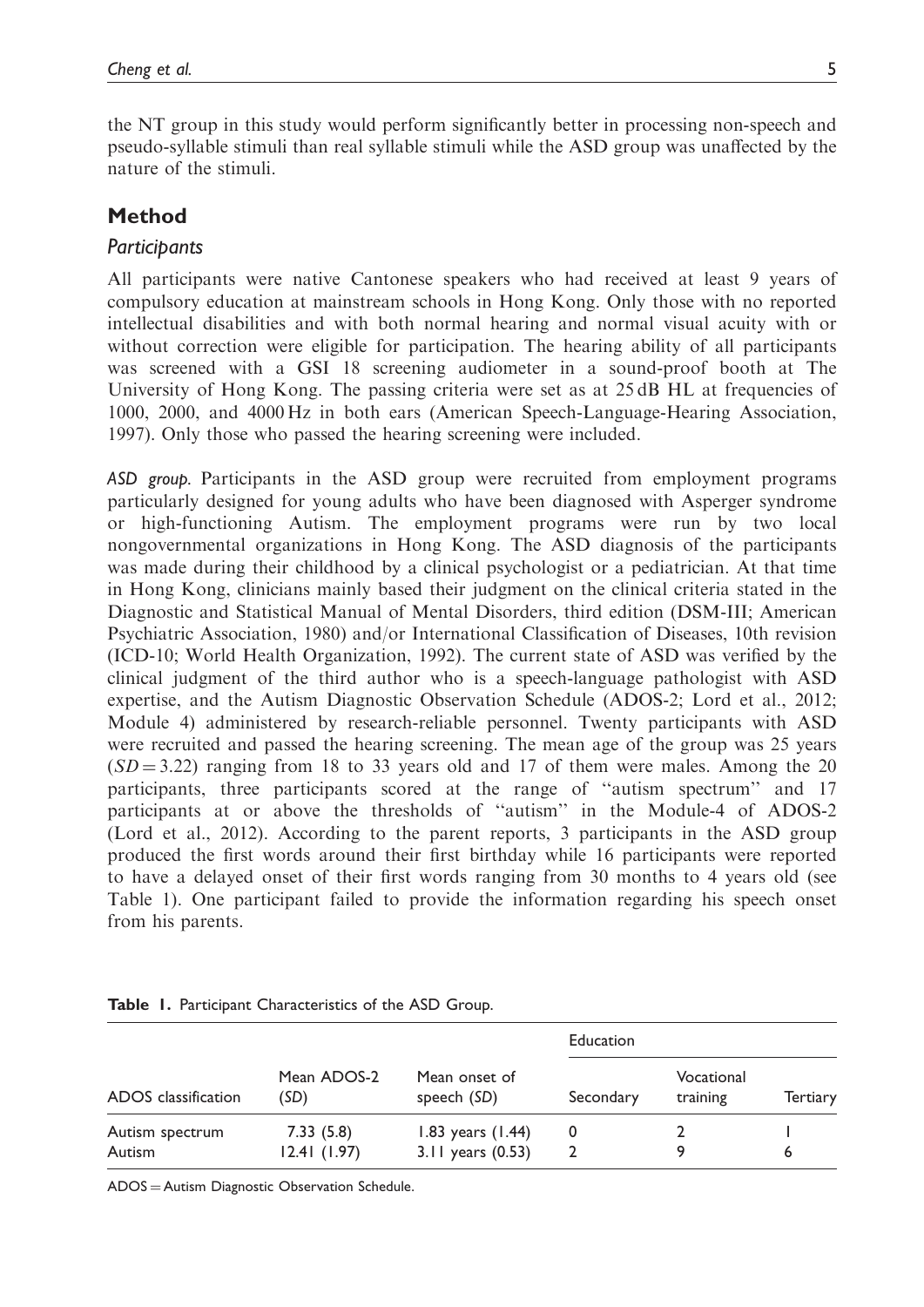NT group. Twenty NT adults who met the inclusion criteria were recruited as the control group. The participants in the ASD group were matched individually with those in the NT group for sex, chronological age, and education background, as well as for the experience of formal musical training, which has been shown to have potential confounding effects on pitch perception ability (Schön, Magne,  $\&$  Besson, 2004). Participants in the NT group filled out the questions from the Autism Spectrum Quotient (AQ; Baron-Cohen, Wheelwright, Skinner, Martin, & Clunbley, 2001). The average AQ scores of the NT group were 18.25  $(SD = 5.48;$  range  $= 9$  to 29) and none of the participants scored higher than the suggested cutoff of 32 (Baron-Cohen et al., 2001). The mean age of the NT group was 24 years  $(SD = 3.6)$  ranging from 17 to 34 years old.

Participants' nonverbal IQ scores were estimated using the average score between two abbreviated nine-item forms of the Ravens Standard Progressive Matrices developed in Bilker et al. (2012). The two cohorts did not differ in Ravens scores (Mann–Whitney  $U = 141$ ,  $p = .97$ ).

### Stimuli

The pitch discrimination experiment involved three types of auditory stimuli: real syllables, pseudo-syllables, and non-speech tones. Two monosyllabic words were used in each of the real syllable and pseudo-syllable conditions comprising a consonant-vowel-(consonant) combination with a fricative or glide and they were /j $\text{em}/$  and /s $\epsilon$ /. Two pseudo-syllables / fam/ and /w $\varepsilon$ /, which exist either as a systematic gap that violates the phonotactic rules of Cantonese or an accidental gap, were used as the pseudo-syllable stimuli. These two types of stimuli were produced by a male native Cantonese speaker with Tone 1, that is, a high-level (55) tone in Cantonese. For each monosyllabic word, four stimuli with different pitches were synthesized from the original stimulus by shifting the pitch contour down by about one semitone in a stepwise manner using the PRAAT program (Boersma & Weenink, 2001). As a result, each monosyllabic word consisted of stimuli with five different pitches, as illustrated in Figure 2.

Twenty-five pairs of stimuli of different interval sizes (i.e., one semitone, two semitones, three semitones, four semitones, and no difference) were generated for each syllable, with the occurrence of the five tones counterbalanced. Two syllables were used in each speech stimulus condition, yielding 50 trials for each. For the non-speech stimuli, the value of fundamental frequency was extracted from the real syllable stimuli. Then, croaking-like non-speech stimuli were generated using PRAAT. The resulting stimuli were manipulated to produce 25 stimulus pairs, as for the speech stimuli. All pairs were repeated once, and thus the non-speech stimulus condition also had 50 trials.

#### **Procedures**

An auditory discrimination task was employed as an experiment in which the stimulus pairs were presented by a computer. Stimuli were blocked according to type. Auditory instructions read aloud by the same speaker who recorded the stimuli were presented before the task. Within each block, stimuli were presented randomly using E-Prime 2.0 software. Two practice trials (one with identical pair and one with one-semitone difference) with feedback informing the participants of the correct answers were included in each block to provide a sense of the difference that required the participant to note. Within each pair, the interstimulus interval was around 700 ms. When a pair of stimuli was presented, the participants were asked to indicate whether the stimuli were the same or different by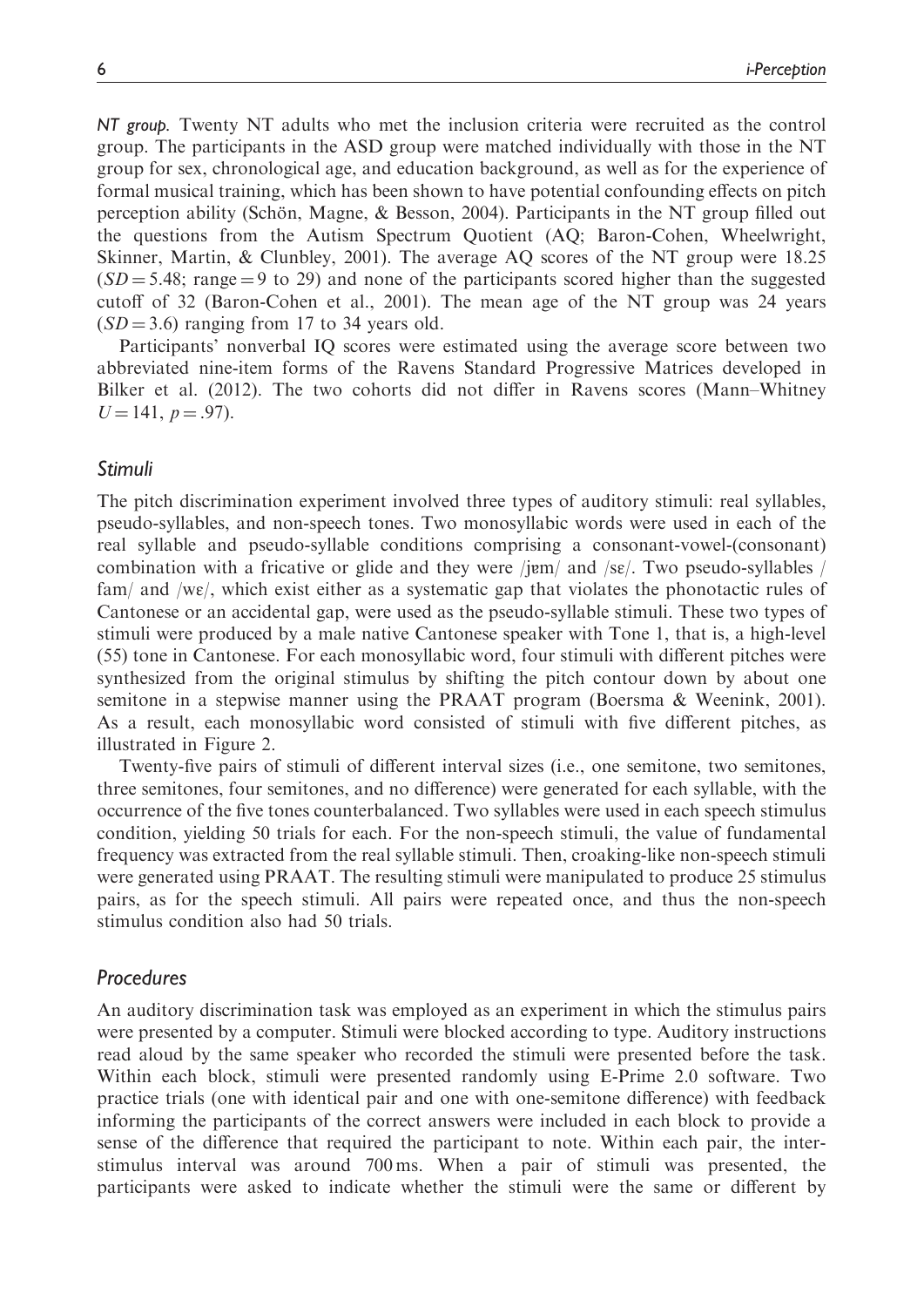

Figure 2. Fundamental frequencies of real syllable and pseudo-syllable stimuli.

pressing the corresponding keys on the keyboard. The number of correct responses was captured and recorded by the E-Prime program. The blocks were presented in an order that was counterbalanced across participants from the same group. Each participant was tested individually, and all experiments took place in a quiet room.

## **Results**

All data from the pitch discrimination task were recorded in the E-Prime program and then imported to the SPSS program for statistical analysis. Descriptive data on the results of the different stimuli types in the pitch discrimination task are displayed in Table 2. It can be seen that, in general, all participants performed better in the non-speech stimulus condition, followed by the pseudo-syllable and then real syllable conditions, except for the interval with no difference. As expected, the larger the pitch interval size, the higher the degree of accuracy in the discrimination task. Both the ASD and NT groups displayed close to perfect performance in discriminating the pairs in which the syllables differed by four semitones.

Data were analyzed using a three-way mixed-effect model analysis of variance (ANOVA) model, with group (ASD vs. NT) as the between-subject factors and stimulus type (real syllables, pseudo-syllables, vs. non-speech sounds) and interval size (one, two, three, vs. four semitones) as the within-subject factors. The percentage of correct trials at interval size in the different stimulus types served as the dependent variable.

The assumption of sphericity was violated for stimulus types  $\chi^2(2) = 6.72$ ,  $p = .035$ , interval size,  $\chi^2(9) = 77.09$ ,  $p < .001$ , and the interaction of these two within-subject factors,  $\chi^2(35) = 125.38$ ,  $p < .001$ . The degrees of freedom were therefore corrected using Greenhouse–Geisser estimates of sphericity ( $\varepsilon = 0.85$ ,  $\varepsilon = 0.51$ , and  $\varepsilon = 0.56$  for stimulus type, interval size, and their interaction, respectively).

There was no significant main effect for stimulus type and no significant main effect for group, and the effect for stimulus type-by-group interaction was also not significant. On the other hand, the main effect of interval size was significant,  $F(1.46, 55.43) = 60.34, p < .001$ ,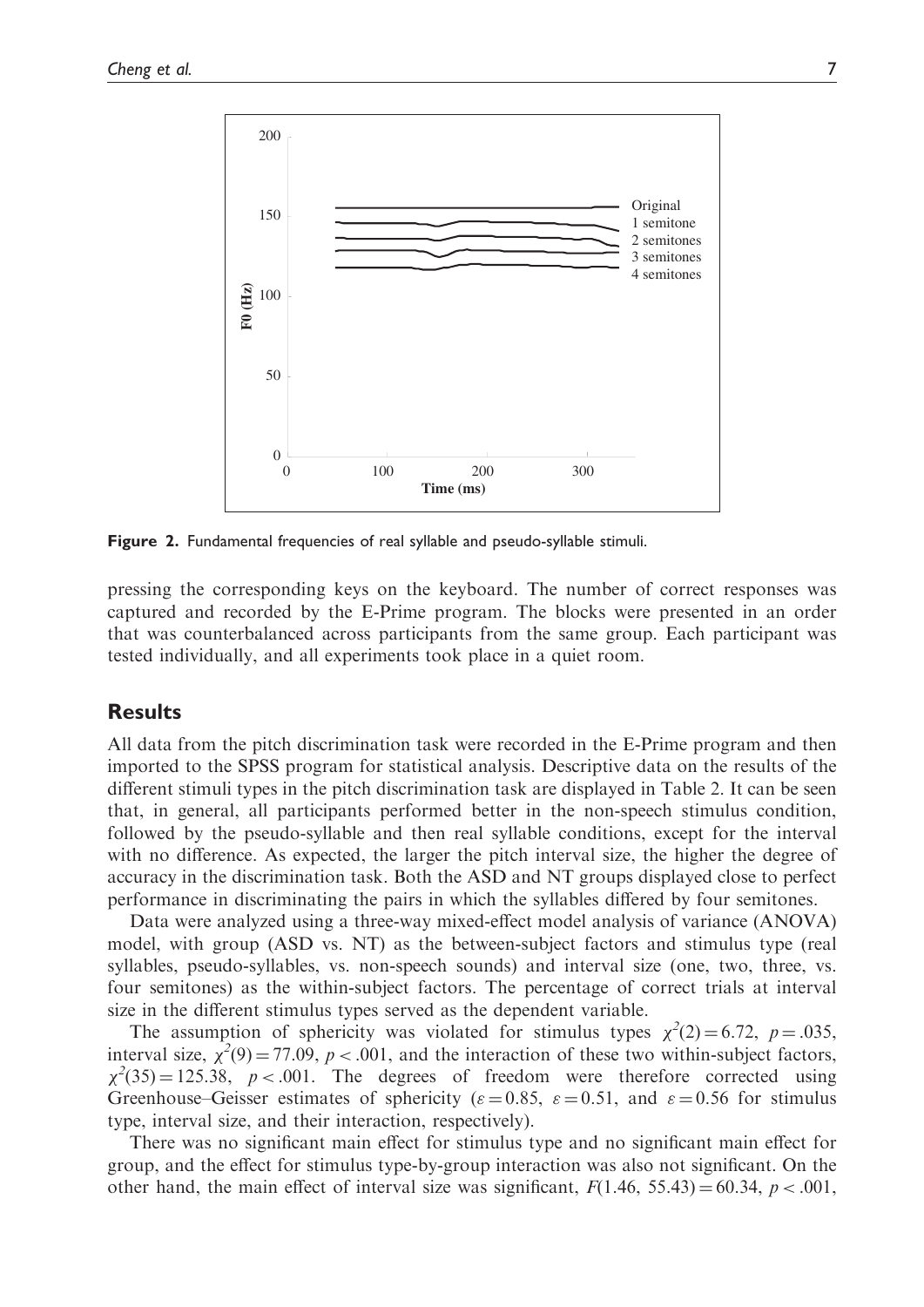| Group           | Tone interval size |               |                 |               |               |  |  |
|-----------------|--------------------|---------------|-----------------|---------------|---------------|--|--|
|                 | l semitone         | 2 semitones   | 3 semitones     | 4 semitones   | No difference |  |  |
| Real syllable   |                    |               |                 |               |               |  |  |
| <b>ASD</b>      | 62.19 (29.42)      | 89.17 (16.91) | 95.00 (13.08)   | 95.00 (22.36) | 96.00(6.81)   |  |  |
| NT.             | 68.88(23.1)        | 92.08 (16.77) | 96.88 (8.95)    | 98.75 (5.590) | 97.50 (6.39)  |  |  |
| Overall         | 65.47 (26.32)      | 90.63 (16.69) | 95.94 (11.10)   | 96.88 (16.20) | 96.75 (6.56)  |  |  |
| Pseudo-syllable |                    |               |                 |               |               |  |  |
| <b>ASD</b>      | 61.88 (33.50)      | 90.42 (17.58) | 94.38 (11.09)   | 95.00 (10.26) | 92.5 (10.2)   |  |  |
| NT.             | 62.50 (29.73)      | 95.00 (13.08) | 96.88 (11.38)   | 96.25 (12.23) | 93.5 (9.88)   |  |  |
| Overall         | 62.19(1.26)        | 92.71 (15.47) | $95.63$ (11.16) | 95.62 (11.16) | 96.25 (7.40)  |  |  |
| Non-speech      |                    |               |                 |               |               |  |  |
| <b>ASD</b>      | 70.31 (26.67)      | 92.08 (12.53) | 95.63 (12.35)   | 92.50 (20.03) | 92.50 (10.20) |  |  |
| <b>NT</b>       | 70.31 (25.88)      | 93.33 (13.41) | 94.38 (16.95)   | 96.25 (12.23) | 93.50 (9.88)  |  |  |
| Overall         | 70.31 (25.93)      | 92.71 (12.83) | 95.00 (14.65)   | 94.38 (16.49) | 93.00 (9.23)  |  |  |

Table 2. Mean Percentages of Correct Trials Across Stimulus Conditions (SDs in Parentheses).

Note:  $ASD =$  autism spectrum disorders,  $NT =$  neurotypical controls.



Figure 3. Effect of stimulus types at 1 semitone difference.

 $\eta_p^2$  = .641, with participants scoring significantly lower for the pairs with one semitone difference than for the others. In addition, the stimulus type-by-interval size interaction was also significant,  $F(6, 126.57) = 3.24$ ,  $p = .004$ ,  $\eta_p^2 = .079$ . Follow-up ANOVAs were conducted separately for each interval size. The follow-up analysis revealed the main effect of stimulus type to be significant only for the pairs with one semitone difference,  $F(1.85,$  $70.10) = 3.842$ ,  $p = .029$ ,  $\eta_p^2 = .092$ , but not those on other levels. Pairwise comparisons adjusted by the Bonferroni method showed the percentage of correct trials to be significantly higher in the non-speech stimulus condition  $(M = 70.31, SD = 25.93)$  than in the pseudo-syllable ( $M = 61.88$ ,  $SD = 33.50$ ,  $p = .007$ ) while the differences between other stimulus condition pairs (real syllable vs. non-speech and real syllable vs. pseudo-syllable) were not significant. Figure 3 summarizes the results.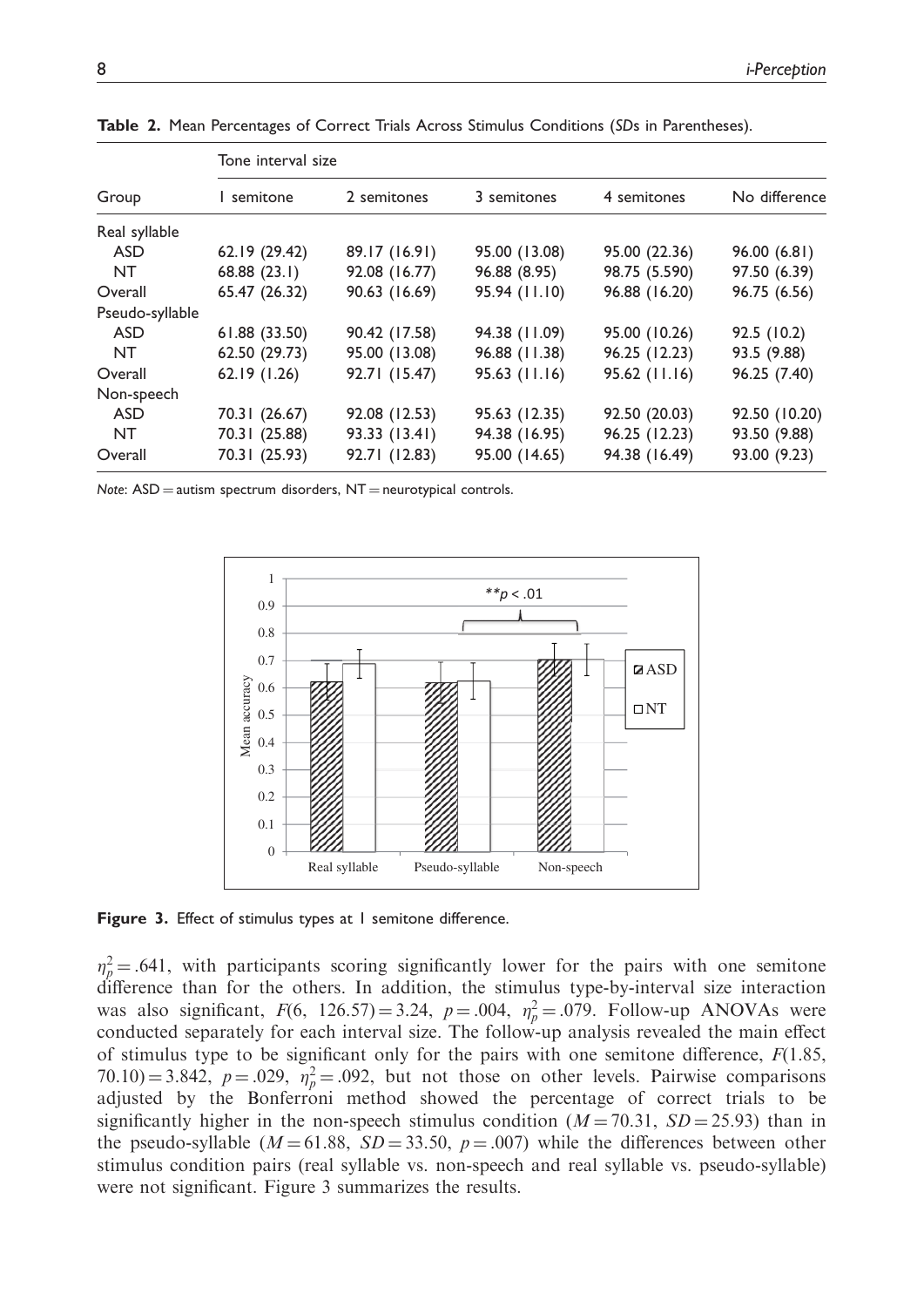

Figure 4. Performance of the CKL, HKW, and LWH in different stimulus types at 1 semitone difference comparing with the group performance.

In summary, the participants in both the ASD and NT groups had significantly more correct trials for the stimuli in the non-speech than for those in the pseudo-syllable stimuli in discriminating pairs with one semitone difference but not for the other levels. The performance of the two groups was not significantly different. The ASD group did not exhibit enhanced pitch discrimination ability relative to the NT group regardless of the stimulus types.

## Subgroup Analysis

Given the evidence of subgroup performance in pitch perception in ASD with reference to their onset of speech, a post hoc analysis focusing on the interval size of one semitone difference was conducted by separating the performance of the three participants with ASD showing no delay in their onset of speech (CKL, HKW, and LWH) and their group as well as their matched control group. Their performances were compared against the average group performances of ASD-Delay and NT-R, the groups after excluding them and their matched controls in the ASD and NT groups, respectively (see Figure 4). The three participants who showed no delay in the onset of their first words demonstrated heightened performance in general. The participants CKL and LWH showed perfect performance in all three stimulus types and HKW showed 0.93, 0.56, and 0.94 standard deviation above the mean of the NT-R group in the stimuli of real syllable, pseudo syllable, and non-speech, respectively. After excluding the six participants, the main effect of group and stimulus type, and their interaction effect remained the same such that only the main effect of stimulus type was significant,  $F(2, 31) = 5.79$ ,  $p = .007$ ,  $\eta_p^2 = .252$ . Pairwise comparisons adjusted by the Bonferroni method showed the percentage of correct trials to be significantly higher in the non-speech ( $M = 67.10$ ,  $SD = 25.81$ ) than pseudo syllable stimulus condition ( $M = 57.54$ ,  $SD = 31.11$ ).

## **Discussion**

The aim of this study was to examine whether Cantonese-speaking adults with ASD have a similar degree of sensitivity to pitch in speech (real syllables) and non-speech stimuli at monosyllable level when compared with matched controls. The ASD group demonstrated significantly weaker performance in discriminating the pitch pairs for the pseudo-syllable stimuli than non-speech stimuli and the differences between real syllable and non-speech, real syllable and pseudo-syllable were not significant. More specifically, the effect of stimulus type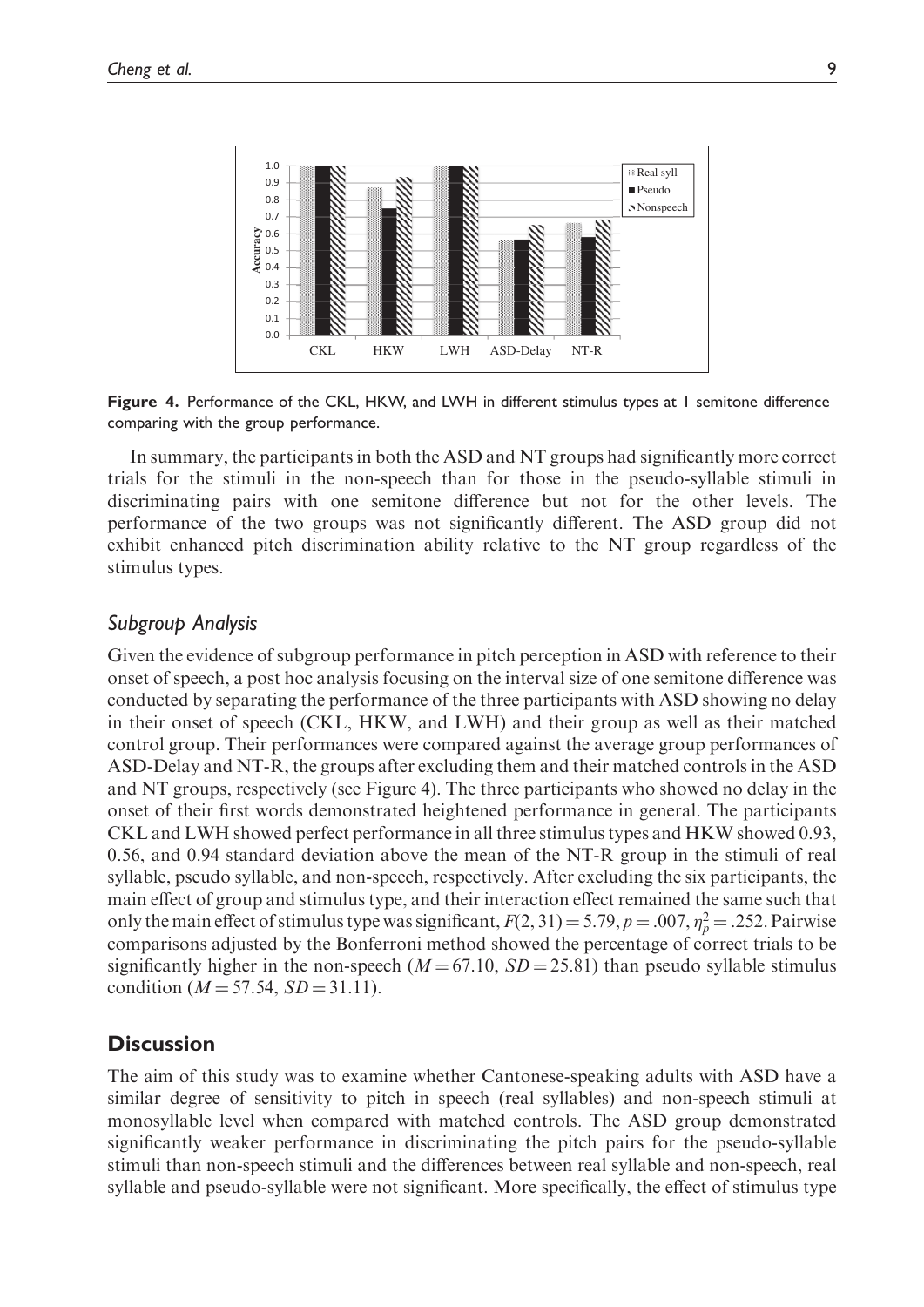lay in the one semitone difference condition. The same pattern of better performance in nonspeech and real syllable conditions than pseudo-syllable was also observed in the NT group.

The performance in the real syllable conditions revealed that the pitch processing involved tapped into the phonological representations of the participants in both groups. The difference of the two tones presented at two-semitone interval or more appeared to be sufficient for the listeners to encode another lexical tone category in the language as the accuracy was around 90% or above. When the categorical boundaries of lexical tones in the adults were intact, the discrimination of these pairs would not be a challenge. The patterns were not surprising as participants in the ASD group were able to communicate with verbal language in which lexical tones are the basic units. Discriminating units that contrast with meaning would not be a problem to them. When the difference of the two tones dropped to one semitone, the accuracy in both ASD and NT groups decreased quite remarkably, suggesting that the one semitone difference may be at the border of phonetic boundary for two lexical tones.

The nonsignificant difference in the performance between the real syllable and non-speech stimuli in the ASD group apparently supported the reduced domain specificity of pitch perception in autism described by Järvinen-Pasley and Heaton (2007). Their ASD group exhibited comparable discrimination skills in pitch sequence pairs in both music and speech conditions. The reduced domain specificity in the ASD group was explained by the participants' exceptional ability in directing attention to smaller units of information regardless of contexts. In the present study, however, the same perceptual pattern was also noted in the NT control group, and the ASD participants as a group did not show enhanced or diminished performance. The presumably distracting linguistic information in the real syllable stimuli did not pose particular difficulty to both groups.

Strictly speaking, this study did not replicate the phenomenon that individuals with ASD mainly focus on low-level characteristics of sounds using the current paradigm. The present results only supported the claim that enhanced perceptual processing in ASD, when compared with non-ASD counterparts, may be mainly limited to low-level simple pure tone processing (e.g., Bonnel et al., 2003; Heaton, 2003; Heaton, Hudry et al., 2008; Lepistö et al., 2008; Mottron et al., 2006; O'Riordan & Passetti, 2006) but not spectrally complex stimuli as those used in the present study (Samson et al., 2011). The non-speech stimuli that modulated from speech stimuli in the present study were assumed to be low level in Cantonese because of the removal of the linguistic information. However, acoustically, the stimuli were spectrally complex when compared with pure tones. Therefore, enhanced performance in ASD may not be revealed in this case. In other words, stimuli complexity may still be a potential factor that contributes to the unusual auditory processing in ASD (Samson et al., 2011). More systematic and direct investigation of this speculation can be conducted.

Another possible explanation for the absence of atypical performance of the ASD group might be that enhanced perception in ASD is not determined by sound complexity. Ceponiene et al. (2003) suggested that the main problems of the children with high-functioning ASD lie in *selective attention* to "speech-like" stimuli; rather than at the sensory processing stage. By using event-related brain potentials evidence, Ceponiene et al. (2003) attested that children with high-functioning ASD showed typical brain responses in detecting pitch changes in speech and non-speech sounds but impaired involuntary attentional responses specific to speech sounds. The authors concluded that the perception of the different types of sound in children with autism at sensory processing stage is intact. However, they show deficit orienting to stimuli which is contingent on the speech likeness of the sound stimuli instead of acoustic complexity in general. Finally, both groups performed weaker in the pseudosyllable stimuli than the non-speech stimuli. This observation was not of expectation. It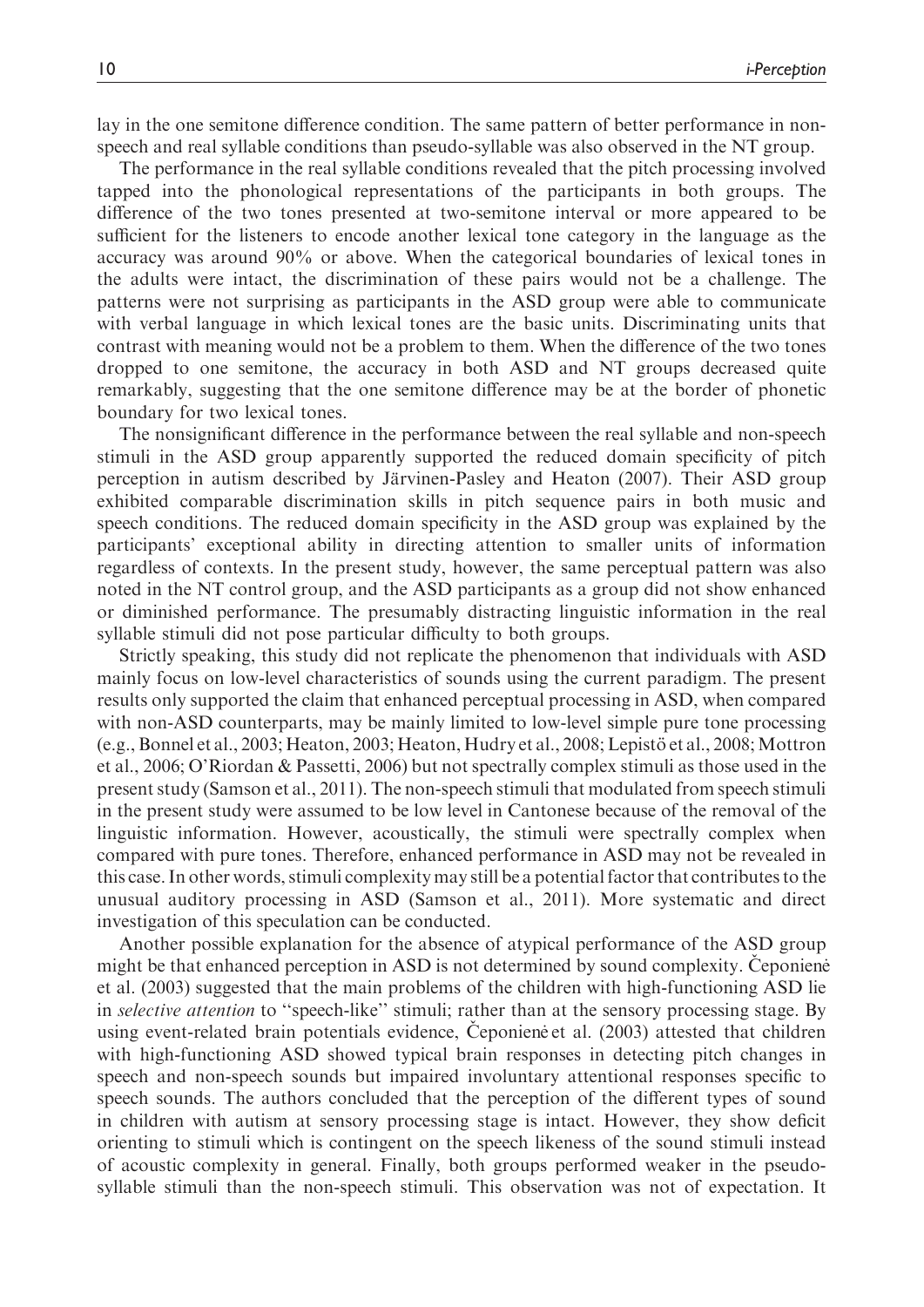might be possible that the pseudo-syllable stimuli contain more irrelevant information that interfered individuals' processing. As a result, both groups found it more difficult to discriminate pitch in the intermediate speech and non-speech context.

The post hoc subgroup analysis after separating individuals with and without delayed onset of speech in the ASD group provided some additional information regarding the processing mechanism of the ASD group. The participants with delayed speech onset as a group  $(n = 16)$  in the present study showed no significant difference from their matched non-ASD controls in discriminating pitches in real syllables and non-speech. On the other hand, the three participants without delayed speech onset showed relatively stronger pitch discrimination skills in the three stimulus types when compared with the typical control group, and in particular the real syllables (see Figure 4).

The diverse performance of the participants with and without delayed speech onset was generally congruent to the observed heterogeneity of ASD in auditory perception described in previous studies (Bonnel et al., 2010; Heaton, Williams et al., 2008; Jones et al., 2009; Kargas et al., 2015). For examples, Jones et al. (2009) found that their adolescents with ASD in general as a group showed no processing advantage in detecting differences in frequency, and enhanced pitch discrimination was observed in a small proportion of the participants. Similarly, Bonnel et al. (2010) found that enhanced pitch discrimination for simple tones were only observed in their participants with autism, who exhibited a delayed onset of first words, but not with Asperger syndrome, who showed mostly typical milestones of speech characteristics (DSM-IV, APA, 1994). Heaton, Williams et al. (2008) and Kargas et al. (2015) provided the evidence that superior pitch processing ability is restricted to a subgroup of the ASD population rather than a pervasive phenomenon. In the present study, enhanced pitch discrimination was also observed as a characteristic of a particular subgroup of ASD individuals who speak Cantonese as their first language.

The relatively superior pitch perception ability of three individuals having no speech onset delay in real syllables may be due to the fact that they dedicated more neural resources to the processing of these stimuli. Samson, Zeffiro, Doyon, Benali, and Mottron (2015) found that their participants with ASD with no speech onset delay demonstrated greater task-related neural activity than typical individuals in several brain regions when processing non-social stimuli and frequency modulated sounds. Those highly activated brain regions included the inferior frontal gyrus (IFG), peri-auditory middle, and superior temporal gyri, which are associated with language processing. For those with speech delay, higher activity was also reported but mainly in the perceptual cortex, which is associated with low-level auditory cortical processing. Given that the stimulus materials used possess speech-like acoustic properties, the large engagement of language-related regions during pitch processing in the no-delay group may explain why this group also performed better when processing acoustic components that are relevant to speech recognition than the typical matched controls (Samson et al., 2015).

In addition, the findings might point to the language-specific influence on pitch perception in both typical and clinical population. Pitch perception in Cantonese speakers has a heavy functional load where speakers have to process lexical tones extensively in everyday life. The impact of this demand is reflected in studies that showed a language-specific pattern to tone perception as early as 4 months old in infants learning a tone language (e.g., Yeung, Chen, & Werker, 2013) and the association between pitch perception ability and children's later language development (Antoniou, To, & Wong, 2015). Ample evidence has supported that linguistic experience can shape the functional circuit involved in pitch processing during speech perception. For example, significant differences in behavioral and neural responses to pitch in tone versus nontone language speakers in both speech and musical contexts had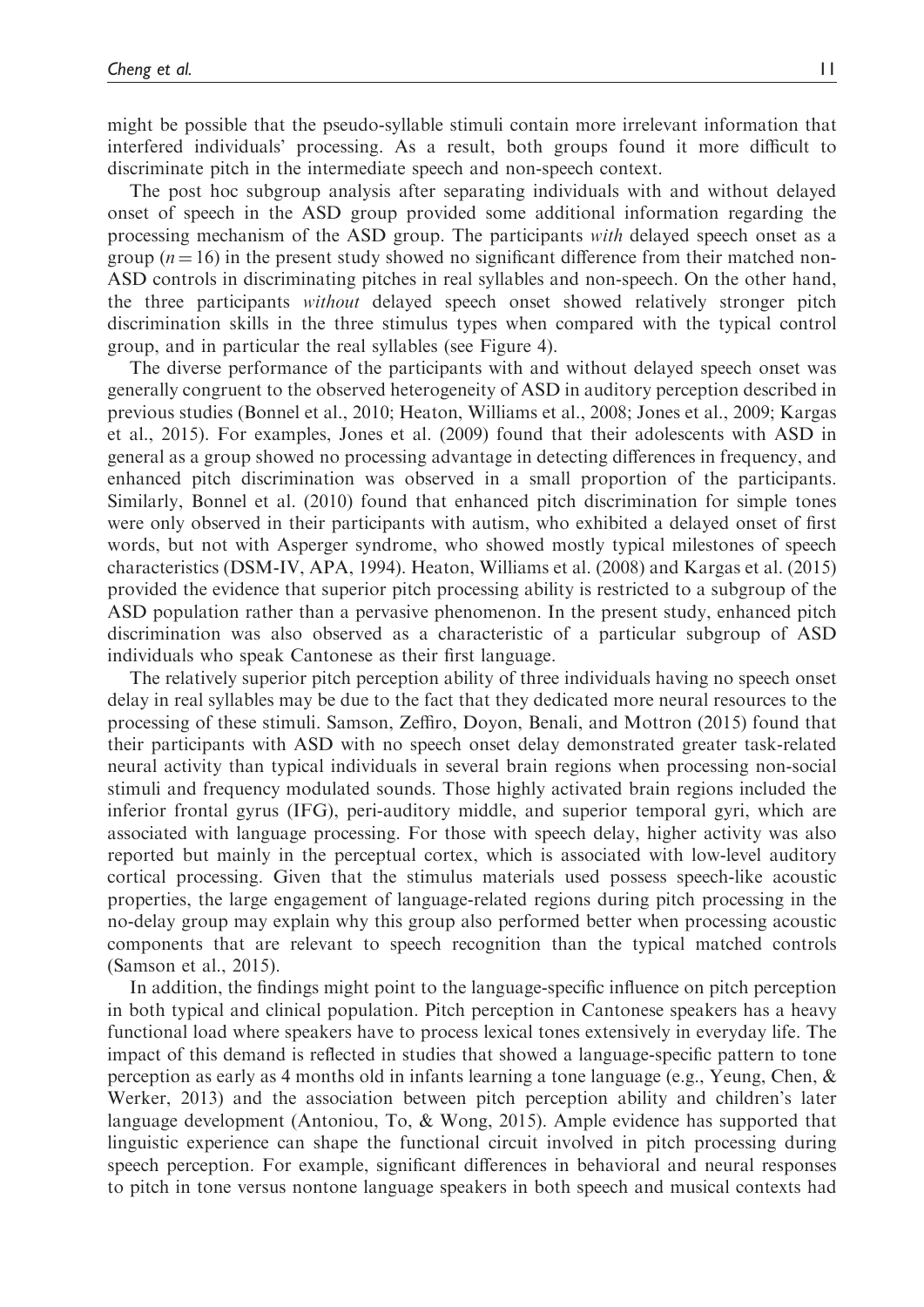been reported (e.g., Giuliano, Pfordresher, Stanley, Narayana, & Wicha, 2011; Pfordresher & Brown, 2009; Wong, Parsons, Martinez, & Diehl, 2004; Wong et al., 2012). In particular, cortical processing of lexically relevant pitch contrasts in tone speakers is language specific (Hsieh, Gandour, Wong, & Hutchins, 2001; Wong et al., 2004). The linguistic functions of pitch may have modulated individuals' perception mechanism in general. Cantonesespeaking individuals with ASD who showed some sensitivity to the language in the early years (i.e., without delayed onset of speech) may therefore possess an advantage in pitch processing after the long-term exposure to lexical tones. They therefore exhibited superior pitch perception ability in non-speech as well as speech materials. It may also be possible that the perception of pitch in individuals with ASD speaking tone and non-tone languages involves distinct processing mechanisms and different brain regions or pathways. Future brain studies would provide neurophysiological evidence to better supplement and account for these predictions.

The present finding provided certain new observations about pitch perception in ASD, but the study has several limitations. First, the present study only examined pitch discrimination. Previous studies suggested that the enhanced perception in ASD may be better realized in identification than discrimination task (Samson et al., 2006) and future studies may explore other testing methods to elicit the underlying skills. Second, the subgroup analysis is not an a priori study design. The number of participants with and without delayed speech onset was not even, which did not support powerful comparison with inferential statistics. Third, only speakers speaking one tone language were examined. Future studies can also involve individuals with other tone language background (e.g., Mandarin) to examine if similar phenomena can be observed. Finally, the present study made use of participants' education level and their performance in the abbreviated form of the Raven's Standard Progressive Matrices Test as the measures of the matching participants' intelligence. Future studies could use IQ scores in Wechsler IQ test or the full version of the Raven's Progressive Matrices.

#### Declaration of Conflicting Interests

The author(s) declared no potential conflicts of interest with respect to the research, authorship, and/or publication of this article.

#### Funding

The author(s) disclosed receipt of the following financial support for the research, authorship, and/or publication of this article: The study was supported by a Small Project Fund from The University of Hong Kong (Ref: 201209176020).

#### References

American Psychiatric Association. (1980). Diagnostic and statistical manual of mental disorders (3rd edn.) Washington, DC: Author.

- American Psychiatric Association. (2013). Diagnostic and statistical manual of mental disorders (5th edn.) Washington, DC: Author.
- American Speech-Language-Hearing Association. (1997). Guidelines on audiological screening. Rockville, MD: Author.

Antoniou, M., To, C. K. S., & Wong, P. C. M. (2015). Auditory cues that drive language development are language specific: Evidence from Cantonese. Applied Psycholinguistics, 36, 1493–1507.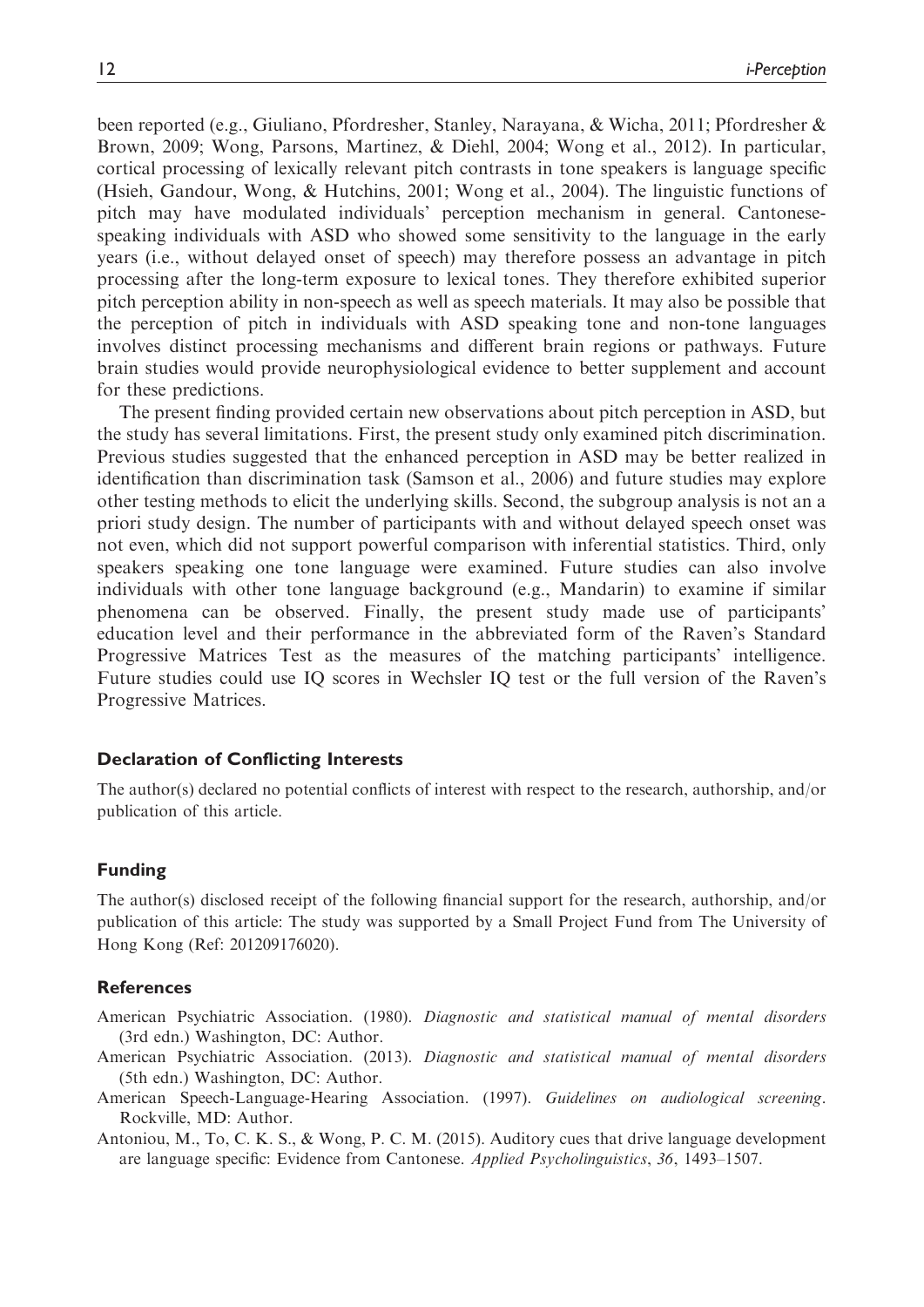- Baron-Cohen, S., Wheelwright, S., Skinner, R., Martin, J., & Clunbley, E. (2001). The autismspectrum quotient (AQ): Evidence from Asperger syndrome/high-functioning autism, males and females, scientists and mathematicians. Journal of Autism and Developmental Disorders, 31, 5–17.
- Bauer, R. S., & Benedict, P. K. (1997). Modern Cantonese phonology. Berlin, Germany: Mouton de Gruyter.
- Bertone, A., Mottron, L., Jelenic, P., & Faubert, J. (2005). Enhanced and diminished visuo-spatial information processing in autism depends on stimulus complexity. Brain, 128, 2430–2441.
- Bilker, W. B., Hansen, J. A., Brensinger, C. M., Richard, J., Gur, R. E., & Gur, R. C. (2012). Development of abbreviated nine-item forms of the Raven's Standard Progressive Matrices Test. Assessment, 19, 354–369.
- Boersma, P., & Weenink, D. (2001). PRAAT, a system for doing phonetics by computer. Glot International, 5, 341–345.
- Bonnel, A., McAdams, S., Smith, B., Berthiaume, C., Bertone, A., Ciocca, V., ... Mottron, L. (2010). Enhanced pure-tone pitch discrimination among persons with autism but not Asperger syndrome. Neuropsychologia, 48, 2465–2475.
- Bonnel, A., Mottron, L., Peretz, I., Trudel, M., Gallun, E., & Bonner, A. M. (2003). Enhanced pitch sensitivity in individuals with autism: A signal detection analysis. Journal of Cognitive Neuroscience, 15, 226–235.
- Ceponiene, R., Lepistö, T., Shestakova, A., Vanhala, R., Alku, P., Näätänen, R., & Yaguchi, K. (2003). Speech-sound-selective auditory impairment in children with autism: The can perceive but do not attend. Proceedings of the National Academy of Sciences of the United States of America, 100, 5567–5572.
- Giuliano, R. J., Pfordresher, P. Q., Stanley, E. M., Narayana, S., & Wicha, N. Y. Y. (2011). Native experience with a tone language enhances pitch discrimination and the timing of neural responses to pitch change. Frontiers in Psychology, 2, 146.
- Grandin, T., & Scariano, M. M. (1986). Emergence: Labeled autistic. New York, NY: Warner Books.
- Haesen, B., Boets, B., & Wagemans, J. (2011). A review of behavioral and electrophysiological studies on auditory processing and speech perception in autism spectrum disorders. Research in Autism Spectrum Disorders, 5, 701–714.
- Happé, F., & Frith, U. (2006). The weak coherence account: Detail-focused cognitive style in autism spectrum disorders. Journal of Autism and Developmental Disorders, 36, 5–25.
- Heaton, P. (2003). Pitch memory, labeling and disembedding in autism. Journal of Child Psychology and Psychiatry, 44, 543–551.
- Heaton, P. (2005). Interval and contour processing in autism. Journal of Autism and Development Disorders, 35, 787–793.
- Heaton, P., Davis, R. E., & Happé, F. G. E. (2008). Research note: Exceptional absolute pitch perception for spoken words in an able adult with autism. Neuropsychologia, 46, 2095–2098.
- Heaton, P., Hudry, K., Ludlow, A., & Hill, E. (2008). Superior discrimination of speech pitch and its relationship to verbal ability in autism spectrum disorders. Cognitive Neuropsychology, 25, 771–782.
- Heaton, P., Williams, K., Cummins, O., & Happé, F. (2008). Autism and pitch processing splinter skills: A group and subgroup analysis. Autism, 12, 203–219.
- Hsieh, L., Gandour, J., Wong, D., & Hutchins, G. D. (2001). Functional heterogeneity of inferior frontal gyrus Is shaped by linguistic experience. Brain and Language, 76, 227–252.
- Järvinen-Pasley, A., & Heaton, P. (2007). Evidence for reduced domain-specificity in auditory processing in autism. Development Science, 10, 786–793.
- Jones, C. R. G., Happé, F., Baird, G., Simonoff, E., Marsden, A. J. S., Tregay, J., ... Charman, T. (2009). Auditory discrimination and auditory sensory behaviours in autism spectrum disorders. Neuropsychologia, 47, 2850–2858.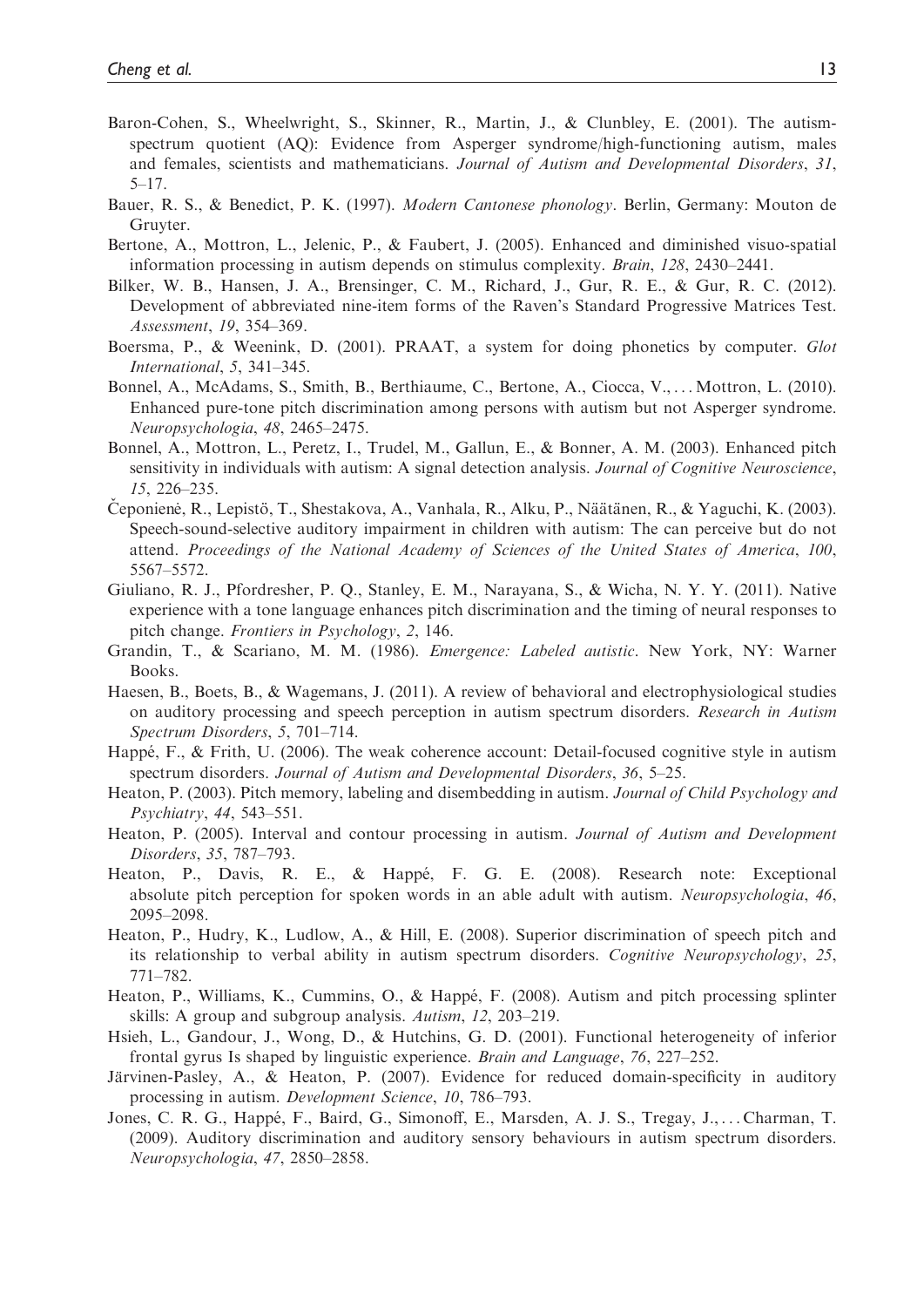- Kargas, N., López, B., Reddy, V., & Morris, P. (2015). The relationship between auditory processing and restricted, repetitive behaviors in adults with autism spectrum disorders. Journal of Autism and Developmental Disorders, 45, 658–668.
- Kern, J. E., Trivedi, M. H., Garver, C. R., Grannemann, B. D., Andrews, A. A., Savla, J. S., ... Schroeder, J. L. (2006). The pattern of sensory processing abnormalities in autism. Autism, 10, 480–494.
- Leekam, S. R., Nieto, C., Libby, S. J., Wing, L., & Gould, J. (2007). Describing the sensory abnormalities of children and adults with autism. Journal of Autism and Developmental Disorders, 37, 894–910.
- Lepistö, T., Kajander, M., Vanhala, R., Alku, P., Huotilainen, M., Näätänen, R., & Kujala, T. (2008). The perception of invariant speech features in children with autism. Biological Psychology, 77, 25–31.
- Lord, C., Rutter, M., DiLavore, P. C., Risi, S., Gotham, K., & Bishop, S. (2012). Autism diagnostic observation schedule (2nd ed.) Torrance, CA: Western Psychological Service.
- Miller, L. K. (1989). Musical savants: Exceptional skills in the mentally retarded. Hillsdale, MI: Laurence Erlbaum.
- Miyasaki, K., Makomaska, S., & Rakowski, A. (2012). Prevalence of absolute pitch: A comparison between Japanese and Polish music students. The Journal of the Acoustical Society of America, 132, 3484–3493.
- Mottron, L., & Burack, J. A. (2001). Enhanced perceptual functioning in the development of autism. In J. A. Burack, T. Charman, N. Yirmiya, & P. R. Zelazo (Eds.), The development of autism: Perspectives from theory and research (pp. 131–148). Mahwah, NJ: Lawrence Erlbaum.
- Mottron, L., Dawson, M., Soulières, I., Hubert, B., & Burack, J. A. (2006). Enhanced perceptual functioning in autism: An update, and eight principles of autistic perception. Journal of Autism and Developmental Disorders, 36, 27–43.
- O'Connor, K. (2012). Auditory processing in autism spectrum disorder: A review. Neuroscience and Biobehavioral Reviews, 36, 836–854.
- Pfordresher, P. Q., & Brown, S. (2009). Enhanced production and perception of musical pitch in tone language speakers. Attention, Perception, & Psychophysics, 71, 1385–1398.
- Samson, F., Hyde, K. L., Bertone, A., Soulières, I., Mendrek, A., Ahadc, P., ... Zeffiro, T. A. (2011). Atypical processing of auditory temporal complexity in autistics. Neuropsychologia, 49, 546–555.
- Samson, F., Mottron, L., Jemel, B., Belin, P., & Ciocca, V. (2006). Can spectro-temporal complexity explain the autistic pattern of performance on auditory tasks? Journal of Autism and Developmental Disorders, 36, 65–76.
- Samson, F., Zeffiro, T. A., Doyon, J., Benali, H., & Mottron, L. (2015). Speech acquisition predicts regions of enhanced cortical response to auditory stimulation in autism spectrum individuals. Journal of Psychiatric Research, 68, 285–292.
- Schön, D., Magne, C., & Besson, M. (2004). The music of speech: Music training facilitates pitch processing in both music and language. Psychophysiology, 41, 341–349.
- World Health Organization. (1992). The ICD-10 classification of mental and behavioural disorders: Clinical descriptions and diagnostic guidelines. Geneva, Switzerland: Author.
- Wong, P. C. M., Ciocca, V., Chan, A. H. D., Ha, L. Y. Y., Tan, L.-H., & Peretz, I. (2012). Effects of culture on musical pitch perception. PLoS One, 7, e33424.
- Wong, P. C. M., Parsons, L. M., Martinez, M., & Diehl, R. L. (2004). The role of the insular cortex in pitch pattern perception: The effect of linguistic contexts. Journal of Neuroscience, 24, 9153–9160.
- Yeung, H. H., Chen, K. H., & Werker, J. F. (2013). When does native language input affect phonetic perception? The precocious case of lexical tone. Journal of Memory and Language, 68, 123–139.